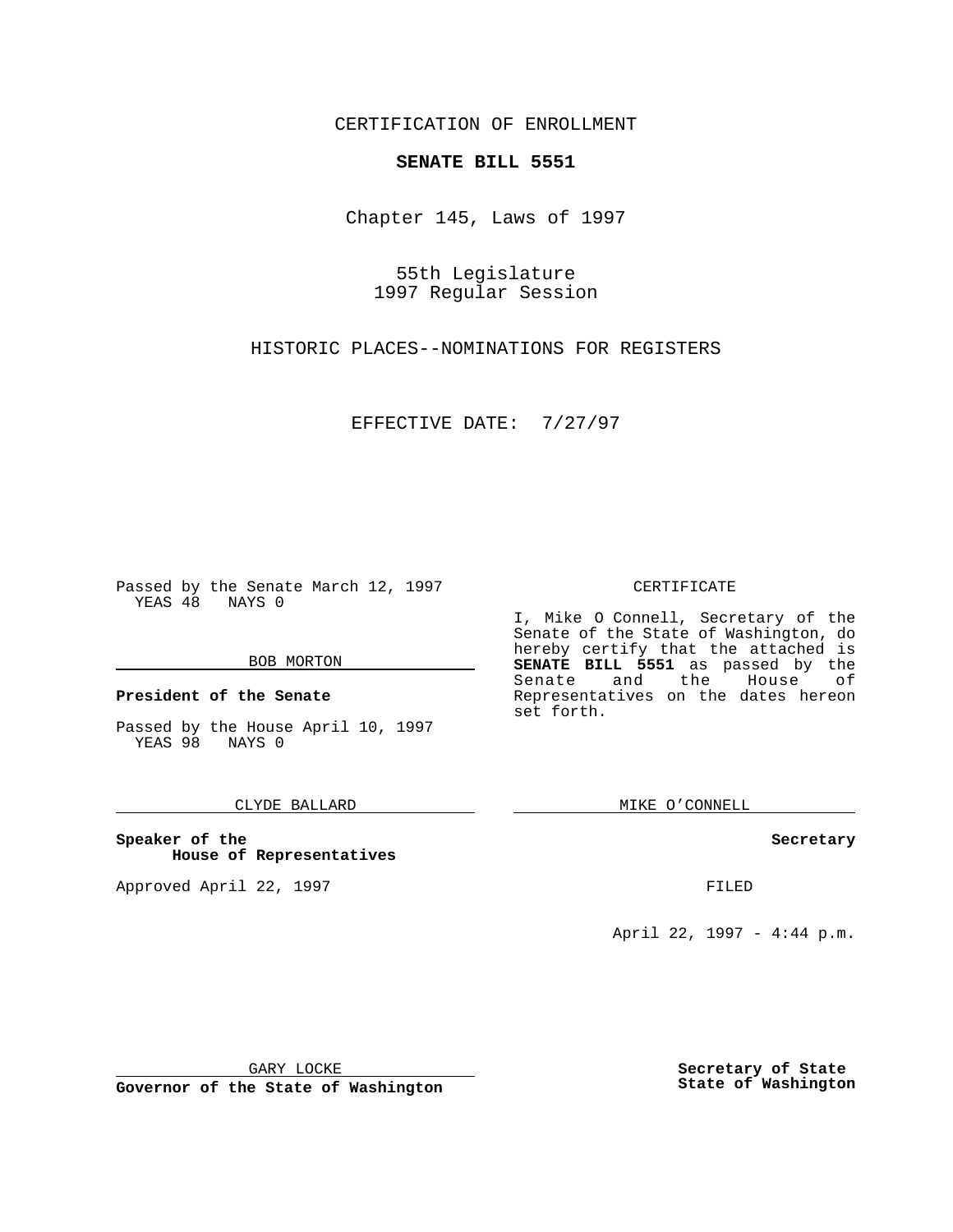## **SENATE BILL 5551** \_\_\_\_\_\_\_\_\_\_\_\_\_\_\_\_\_\_\_\_\_\_\_\_\_\_\_\_\_\_\_\_\_\_\_\_\_\_\_\_\_\_\_\_\_\_\_

\_\_\_\_\_\_\_\_\_\_\_\_\_\_\_\_\_\_\_\_\_\_\_\_\_\_\_\_\_\_\_\_\_\_\_\_\_\_\_\_\_\_\_\_\_\_\_

Passed Legislature - 1997 Regular Session

**State of Washington 55th Legislature 1997 Regular Session**

**By** Senators Prince, Fraser, Haugen, Jacobsen, McAuliffe and Winsley

Read first time 01/31/97. Referred to Committee on Government Operations.

1 AN ACT Relating to significant historic places; and amending RCW 2 27.34.220 and 27.34.270.

3 BE IT ENACTED BY THE LEGISLATURE OF THE STATE OF WASHINGTON:

4 **Sec. 1.** RCW 27.34.220 and 1987 c 505 s 8 are each amended to read 5 as follows:

6 The director or the director's designee is authorized:

7 (1) To promulgate and maintain ((a state register)) the Washington 8 heritage register of districts, sites, buildings, structures, and 9 objects significant in American or Washington state history, 10 architecture, archaeology, and culture, and to prepare comprehensive 11 state-wide historic surveys and plans and research and evaluation of 12 surveyed resources for the preparation of nominations to the ((state)) 13 Washington heritage register and the national register((s)) of historic 14 places, in accordance with criteria approved by the advisory council 15 established under RCW 27.34.250. ((The)) Nominations to the national 16 register of historic places shall comply with any standards and 17 regulations promulgated by the United States secretary of the interior 18 for the preservation, acquisition, and development of such properties.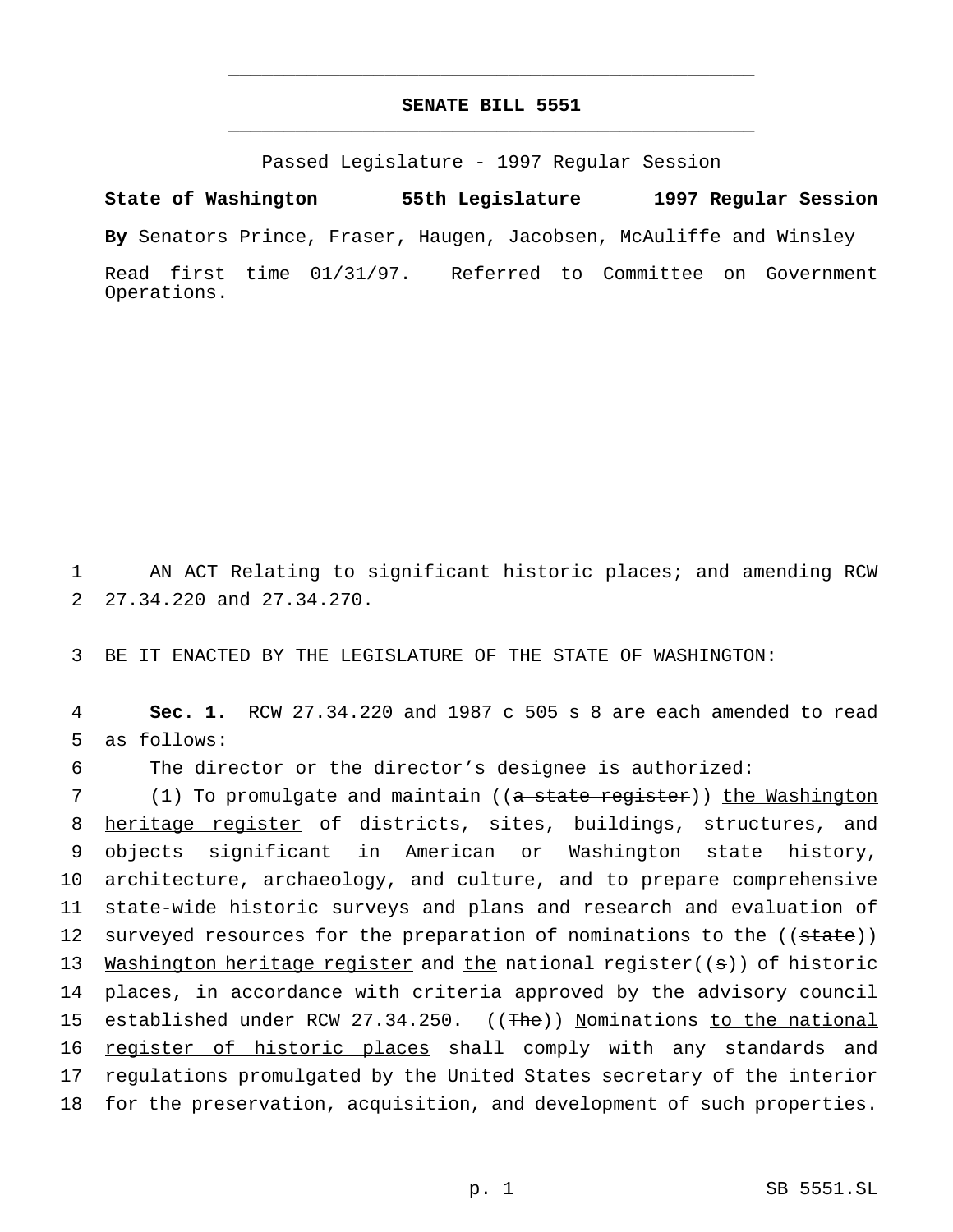Nominations to the Washington heritage register shall comply with rules 2 adopted under this chapter.

 (2) To establish a program of matching grants-in-aid to public agencies, public or private organizations, or individuals for projects having as their purpose the preservation for public benefit of properties that are significant in American or Washington state history, architecture, archaeology, and culture.

 (3) To promote historic preservation efforts throughout the state, including private efforts and those of city, county, and state agencies.

 (4) To enhance the effectiveness of the state preservation program through the initiation of legislation, the use of varied funding sources, the creation of special purpose programs, and contact with state, county, and city officials, civic groups, and professionals.

 (5) To spend funds, subject to legislative appropriation and the availability of funds, where necessary to assist the Indian tribes of Washington state in removing prehistoric human remains for scientific examination and reburial, if the human remains have been unearthed inadvertently or through vandalism and if no other public agency is legally responsible for their preservation.

 (6) To consult with the governor and the legislature on issues relating to the conservation of the man-made environment and their impact on the well-being of the state and its citizens.

 (7) To charge fees for professional and clerical services provided by the office.

 (8) To adopt such rules, in accordance with chapter 34.05 RCW, as are necessary to carry out RCW 27.34.200 through 27.34.280.

 **Sec. 2.** RCW 27.34.270 and 1986 c 266 s 14 are each amended to read as follows:

The advisory council shall:

 (1) Advise the governor and the department on matters relating to historic preservation; recommend measures to coordinate activities of state and local agencies, private institutions, and individuals relating to historic preservation; and advise on the dissemination of information pertaining to such activities; and

36 (2) Review and recommend nominations for the ((state and)) national register((s)) of historic places to the preservation officer and the director.